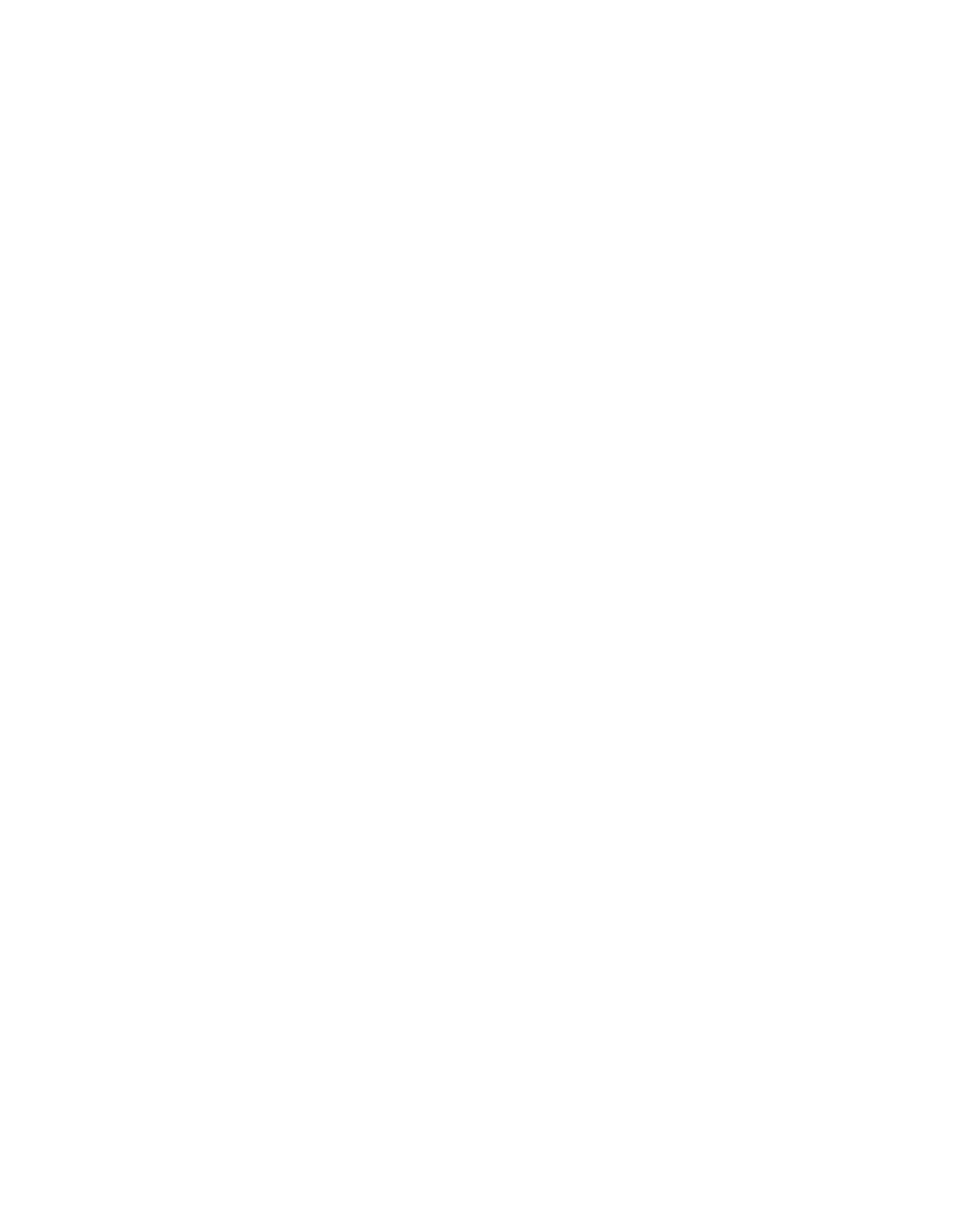The Lago Vista High School Viking Band is committed to building a tradition of excellence through hard work and effort of its members, staff, and parents. It is the job of each director and student member to see this tradition is built and improved upon each year. The success of the Viking Band will only be determined by the dedication, determination, discipline and pride displayed by its members and the collective staff, parents and community. It is important to remember that each member represents what is best about young people, our community, and involvement in a musical organization. The goal of the band staff is to provide students with the best music education possible while aiding students to develop their character to the fullest extent through hard work, goal setting, cooperation, and responsibility. **Excellence is a habit and should be exhibited at every band event.** 

For our greatest goals we must be dedicated to our cause, determined to succeed, and have the discipline to work hard and make progress each day. With these words in mind, please read this handbook carefully and make sure you understand what is expected of you as a member of the Viking Band.

#### Estimated Band Expenses 2021-2022

| <b>Band Assessment Fee</b><br>The assessment fee (or lab fee) for band covers extraneous costs for students<br>throughout the year. These may include uniform cleanings, visiting clinicians or<br>accompanists, student parties, etc This money goes directly back to the students<br>and is used for their benefit directly. | \$40.00 |
|--------------------------------------------------------------------------------------------------------------------------------------------------------------------------------------------------------------------------------------------------------------------------------------------------------------------------------|---------|
| Black Marching Shoes (if needing new pair or replacement pair)                                                                                                                                                                                                                                                                 | \$40.00 |
| Away Game Meal Deal (optional)<br>]                                                                                                                                                                                                                                                                                            | \$25.00 |
| Flip Folder (if needing new or replacement)                                                                                                                                                                                                                                                                                    | \$15.00 |
| Instrument Supplies (reeds, valve oil, slide grease, etc)                                                                                                                                                                                                                                                                      |         |
| "Foundations for Superior Performance" Blue Book<br>(Students must have this purchased and in class by November 1st. Available on<br>Amazon or at Music and Arts music store in Cedar Park.)                                                                                                                                   |         |
| Black 1" Binder<br>(Students must purchase this on their own prior to the start of concert season.)                                                                                                                                                                                                                            |         |
| White Button Up Dress Shirt<br>(Male students and approved female students will need to wear this with their<br>tuxedo jackets in the spring semester. Please purchase by February, 2022.)                                                                                                                                     |         |
| <b>Black Dress Pants</b><br>(Male students and approved females will need to wear this with their tuxedo jackets<br>in the spring semester. Please purchase by February, 2022.)                                                                                                                                                |         |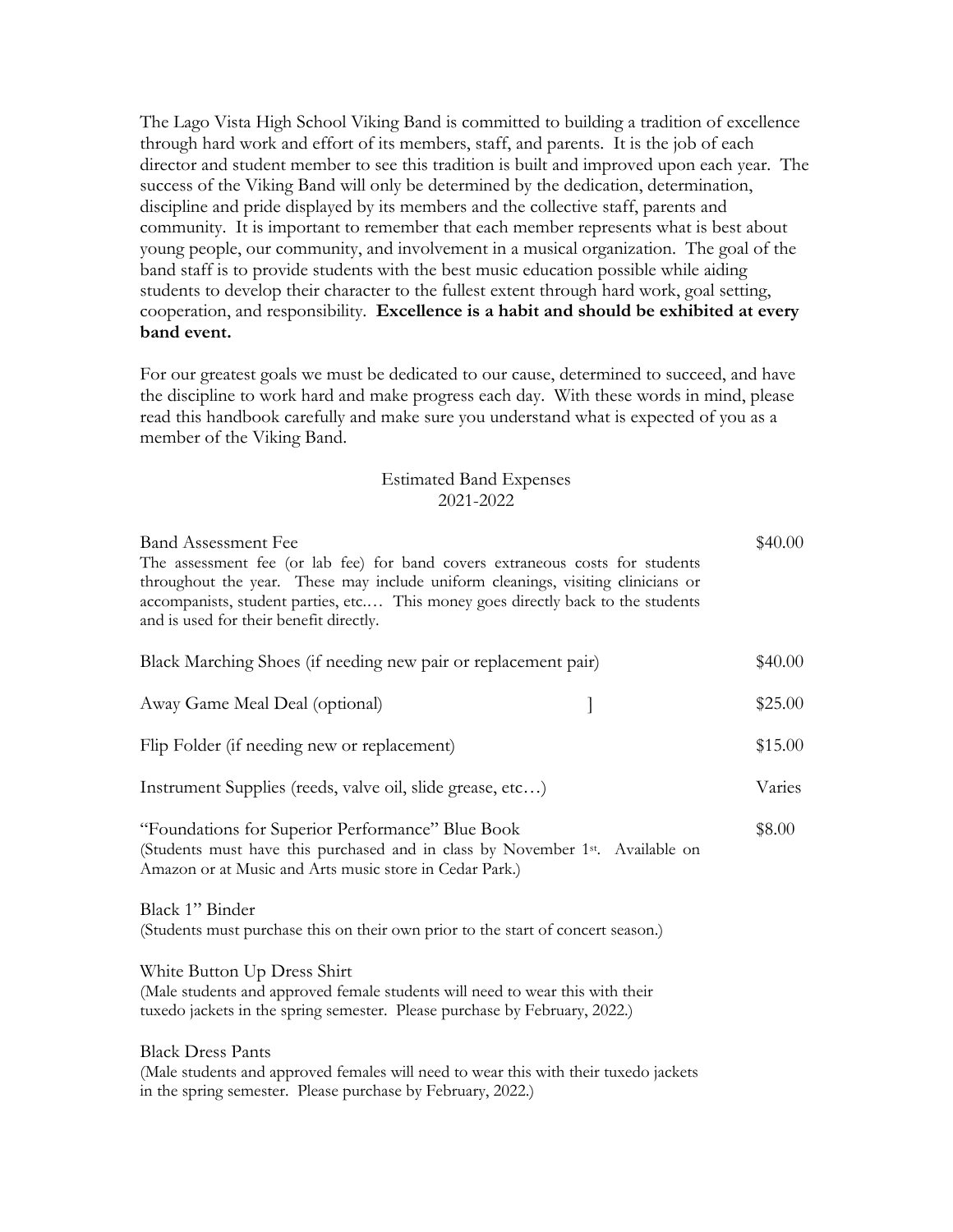# *Membership*

Membership in the Viking Band consists of all students in the high school band program and select members from Lago Vista Middle School at the director's discretion. Students are required to have played an instrument for at least one year prior to attending Lago Vista High School in order to be a member of the Viking Band program.

# *Marching Band*

The marching band will perform at ALL football games, various competitive marching festivals, the UIL marching contests, and local parades and events as scheduled and requested. All performances are mandatory for each band member.

For the marching show, the band directors will assign each student a marching position. Marching assignments will be made during summer band and may change at any time during the season as the directors see fit. Students who do not march at any given performance are still an integral part of the performance and will assist the directors with field equipment and organizational needs.

# *Performance Spot/Alternate Block (Z-Line)*

For the marching show, students will be assigned either a performance spot or a spot in the alternate block. All students will march at all performances per the schedule assigned by the directors. Alternate block members will not, however, perform at competitions and will assist the directors as needed on the day of competition. Due to unforeseen circumstances, such as eligibility issues, illness, or other various factors, it is a necessity that we march an alternate block in the event a spot needs to be filled in the competition show.

Students must maintain the quality of their work in order to retain their positions – both on and off the field. Positions will not be held open. It is, therefore, important that students attend all scheduled rehearsals in order to retain their marching spot.

It is the goal of the band staff to include all band students in all of our performances. We will make every effort to see this goal is met and that all students participate. However, each student is accountable for the quality of his or her own individual performance.

Performance is judged based on each individual's work and how it affects the overall body of performance of the entire band.

Some common reasons for removal from a permanent marching assignment:

- 1. Attendance issues
- 2. Grade issues in academic classes
- 3. Attitude
- 4. Responsibility (especially in learning your marching spots and music)
- 5. Dedication and Pride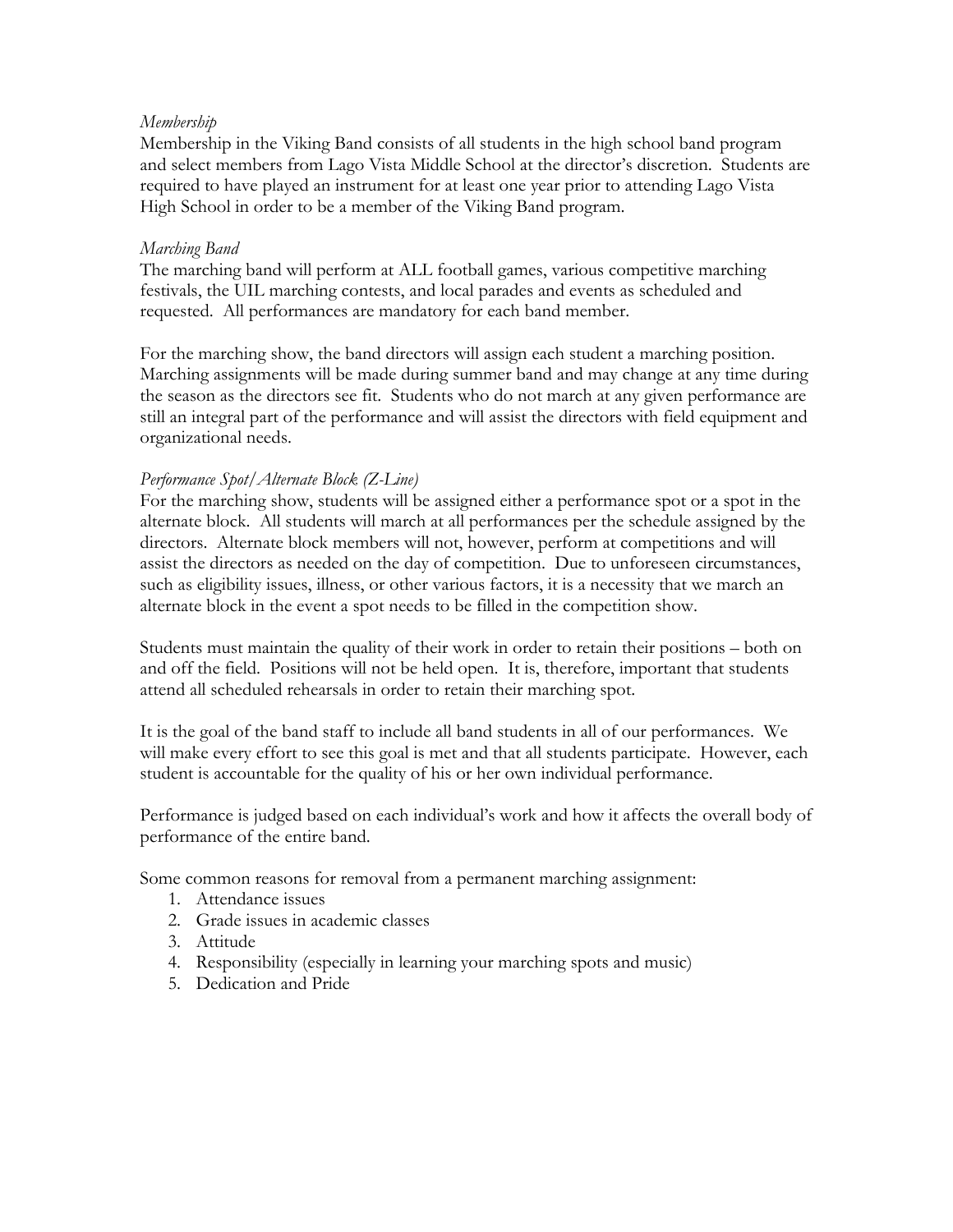#### *Attendance*

Students are required to be at ALL rehearsals and performances. Rehearsal begins at the first call to attention. **The Lago Vista High School tardy and attendance policy will be strictly enforced at all band events, including morning rehearsals.**

Students will receive a weekly attendance grade and performance grade based on their participation. Failure to attend a rehearsal without prior communication will lower the student's attendance grade by 20 points. Tardies will lower the student's grade by 10 points. It is imperative that all students understand that attendance is mandatory and makes us a better band. If students need to miss a rehearsal or performance, they must communicate with the band directors AT LEAST TWO WEEKS IN ADVANCE for it to be considered as an excused absence with no penalty and it will need to be an appropriate/valid excuse as to why they will be absent.

Students will receive either a 100 or a 0 for their performance grade depending on their attendance at the performance.

# *Involvement in Other School Activities*

The band staff actively promotes students to be involved in other activities on the LVHS campus, with the understanding that proper communication and understanding occurs between all parties, including the directors and other club sponsors, the student, and the student's parents or guardians. It is the **STUDENT'S RESPONSIBILITY** to communicate with the directors and the other club sponsors for the activity in which they are involved to come up with a viable plan that will work for both activities. Conflicts must be communicated with the band directors AT LEAST TWO WEEKS IN ADVANCE of the conflict. Please be proactive in asking for schedules of all activities and clubs you are involved in to recognize any conflicts ahead of time.

The band staff is committed to working with the other LVHS teachers, coaches, and sponsors to give each student every opportunity to be a part of other organizations on the campus.

# *Communication*

**The most important aspect of our program is communication**. Due to the size and continued growth of our program, communication is extremely important to ensure mutual understanding.

The yearly schedule, announcements, and other pertinent information is available on our band website – www.lagovistabands.com. Also, announcements and information will be posted on our band "Facebook" page and sent out via e-mail. Please join our band Facebook page by searching "Lago Vista Band Boosters" and request to be added.

# *CHARMS*

Each student and parent of the Viking Band must have an active e-mail account and be registered with our CHARMS database system. Information sheets will be available on how to register for CHARMS at the Mandatory Band Meeting. In order to receive e-mails from the directors, updated information, and to check account balances with the Booster Club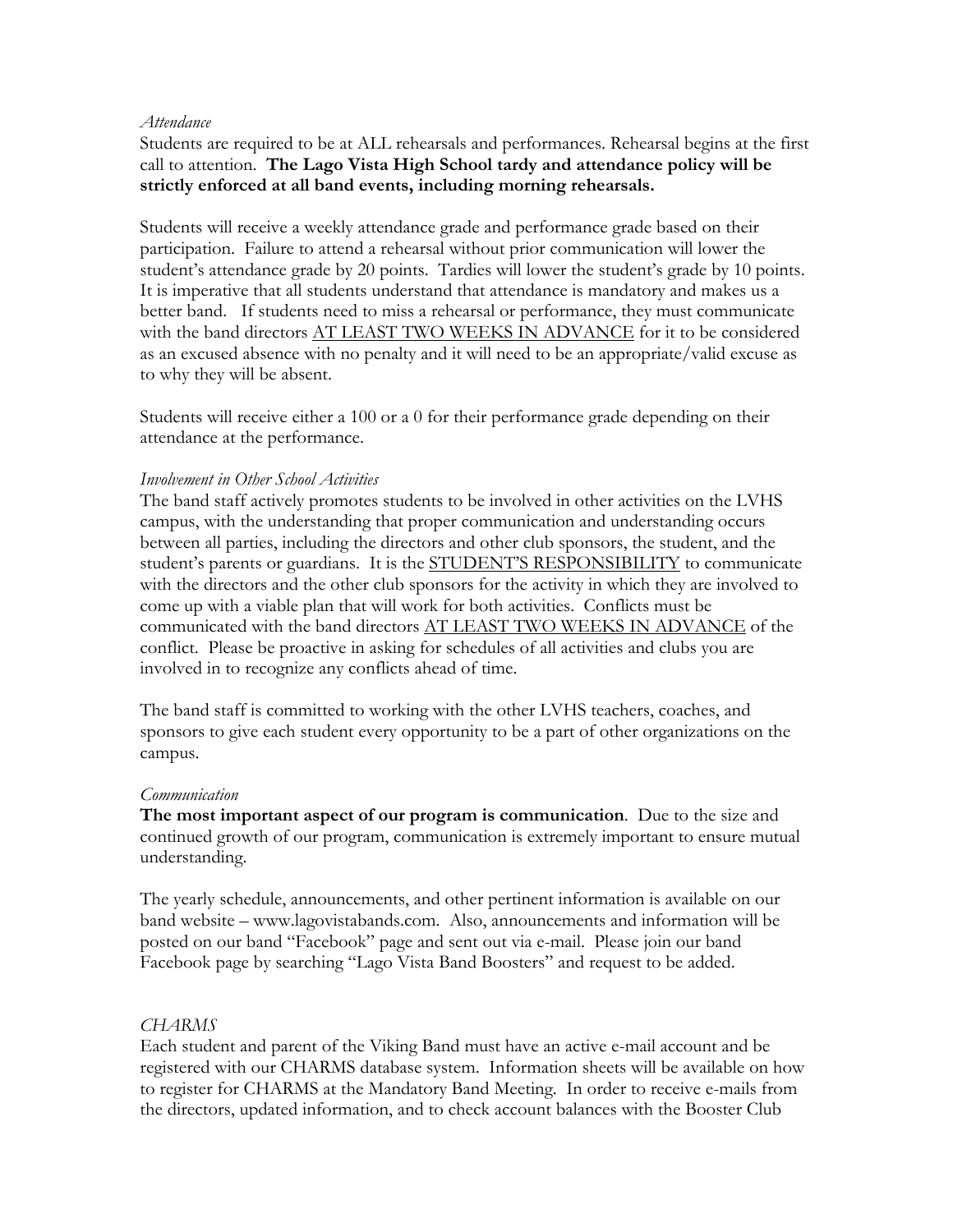and any trip and/or assessment fee payments, all students must have an active CHARMS account.

## **A CHARMS account is REQUIRED by all members of the Viking Band and must include working email addresses for all students and parents.**

#### *Remind 101*

Each student (and parent) may sign up for a Remind 101 account. The free app is available for download for use to receive emergency text messages from the directors. Simply text "@8c98k7" to 81010.

# **MARCHING BAND**

#### *Marching Policies and Procedures*

Marching band activities include playing at all football games, community parades, marching festivals, UIL marching contests, and other events specified on the band calendar. With a student's active involvement in marching band, students earn a 1/2 PE credit during the marching season.

#### *Student Responsibilities*

- 1. Marching fundamentals
- 2. Marching music (memorized and passed off by the directors)
- 3. Attendance at all rehearsals
- 4. Proper uniform care
- 5. Passing ALL of their classes
- 6. Making a conscientious effort to improve each day
- 7. Attend summer band
- 8. Turning in all required forms and documents (travel forms, handbook forms, etc…)
- 9. Exhibiting excellence and dedication at every rehearsal and performance
- 10. Communicating with the directors about all issues and conflicts that could affect their participation at any band eve

#### *Dress Code*

We often rehearse during the hottest part of the day during the summer. Clothing worn must remain in the guidelines of the school dress code. For example, no bare midriffs, sport bras, etc. Shirts must be worn at all times.

For your own safety, all students should bring the following to every outdoor rehearsal:

- 1. Hat
- 2. Sunglasses
- 3. Personal thermos with water or sports drink (no carbonated or energy drinks)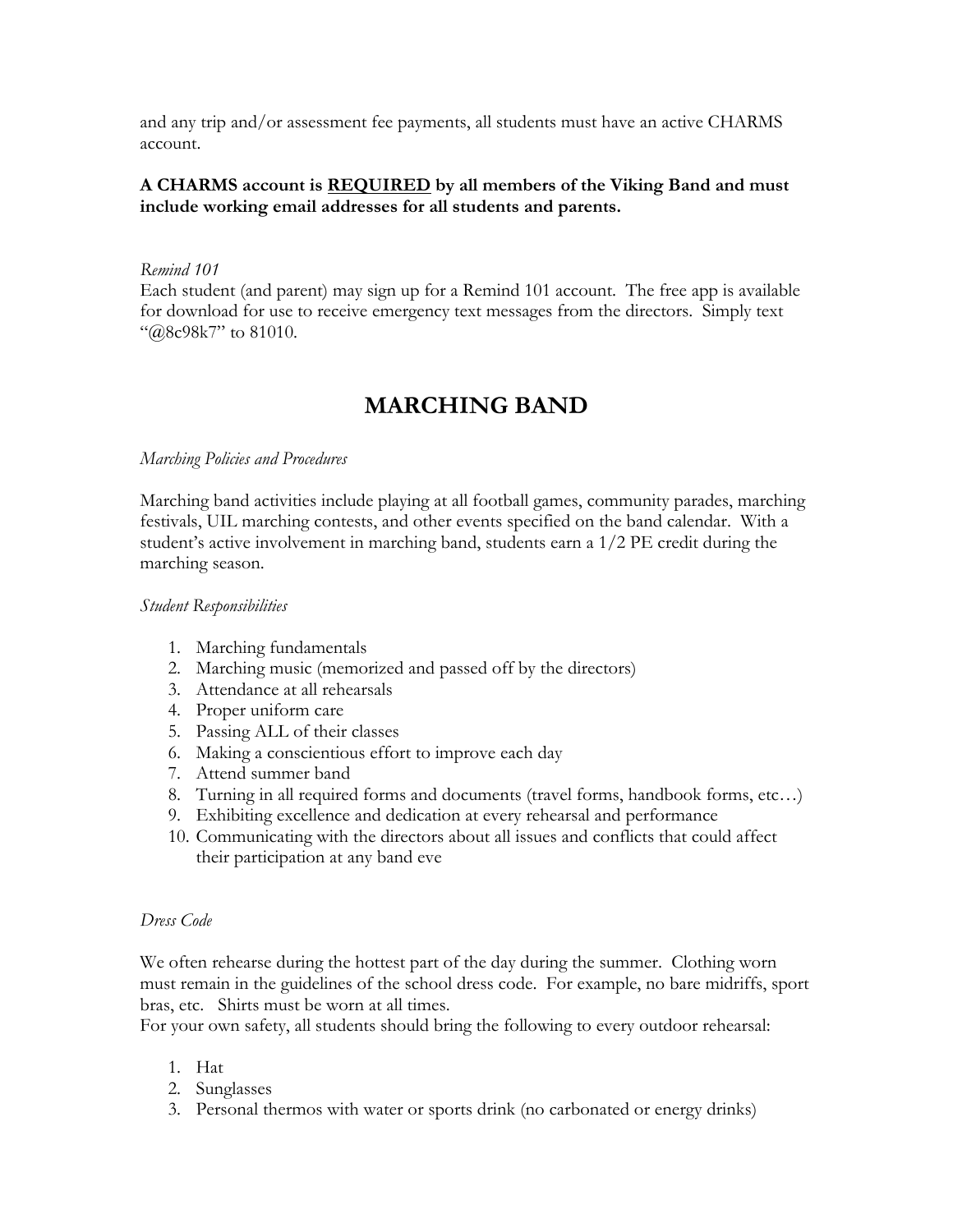- 4. Tennis shoes only (no sandals, boots, or bare feet will be permitted)
- 5. Sunscreen

# *Football Games*

Students are expected to follow and uphold all rules, regulations, and guidelines set forth by Lago Vista ISD and the LVHS Student Code of Conduct.

In addition, students are responsible for the following:

- 1. Stay in your assigned seats at all times do not move around during games.
- 2. Do not purchase or receive any unauthorized food or refreshments during the game – eating is NOT ALLOWED in the stands while in uniform.
- 3. Do not play your instrument unless the entire band is playing.
- 4. No one but band personnel is allowed in the band section or along the edges of the band during games. (Permission from the director is necessary for any exceptions.)
- 5. Watch the director/drum major at all times.
- 6. Watch closely for cut-offs during the game.
- 7. Stand and sit when you are assigned.
- 8. Listen to directions given by the director prior to halftime. File out in an orderly fashion for pre-show setup.
- 9. Treat other guests and directors politely at all times.
- 10. Restroom breaks will be given at appropriate times. Always check with a drum major before going to the restroom.

# *Uniform Guidelines*

- 1. Band uniforms will be issued during summer band. Band uniforms will be stored in the uniform room ONLY, not at home or in the locker room.
- 2. Students will be held financially responsible for the uniform and its components.
- 3. Students may not enter the uniform room to retrieve a uniform. Only a director or designated assistants may hand out a uniform.
- 4. All uniforms are to be transported in garment bags and hat boxes.

# *Wearing the Uniform*

All students in the Viking Band are expected to wear their marching uniforms with pride at all events. Students are expected to wear the school-issued marching uniform to all performances, unless otherwise specified. Section leaders will be in charge of uniform inspections prior to each performance and will notify directors of any students not in proper uniform. Students that are found to not be in proper uniform will not be permitted to perform with the band.

The marching band uniform consists of ALL of the following:

- Band shirt (issued at the beginning of the year)
- Bibbers (pants)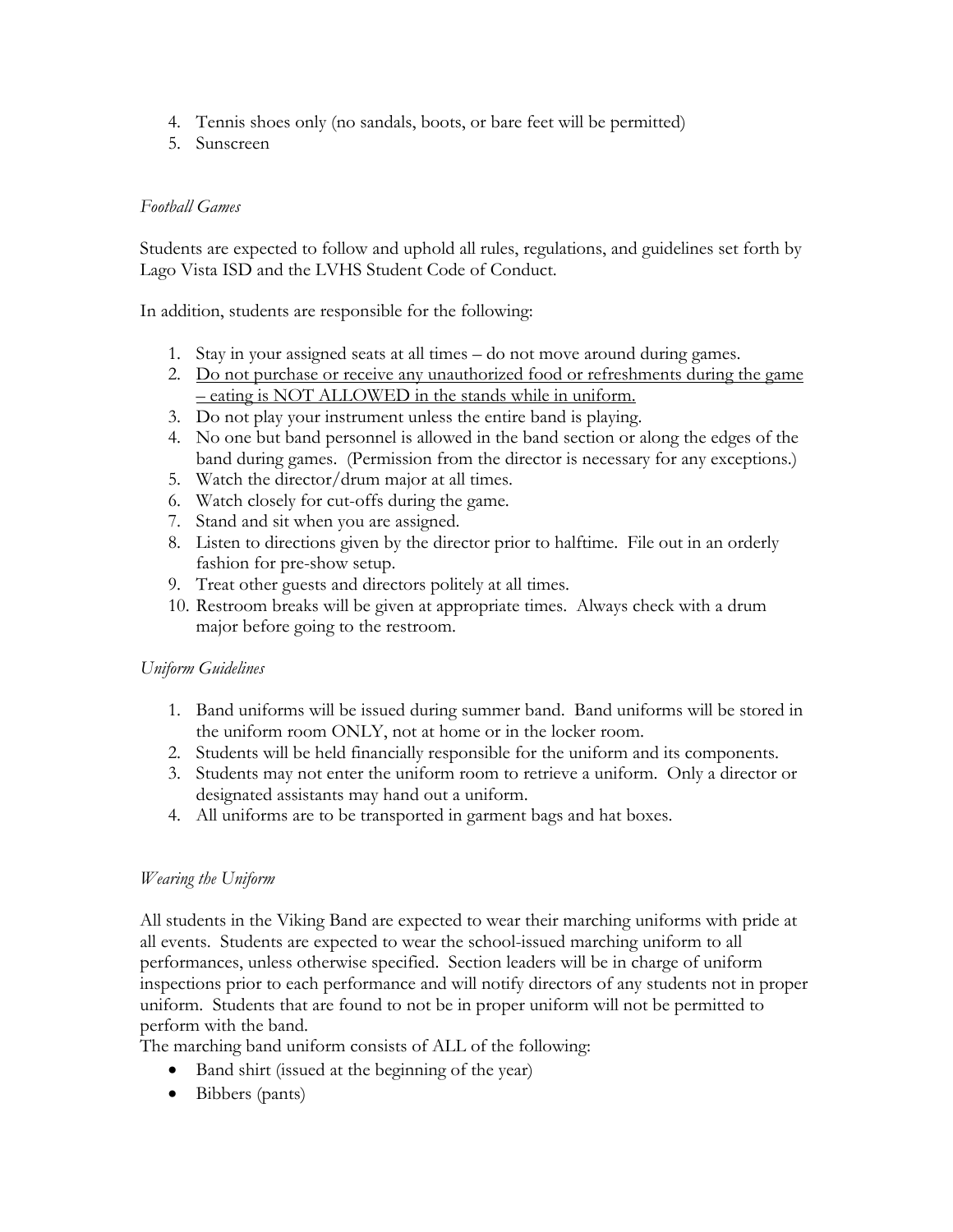- Jacket
- Shako (hat)
- Black socks (calf-high only; no ankle socks and no other colors)
- Black approved marching shoes
- Gloves

Jewelry, hair ribbons, and bright colored nail polish, or any other distraction from the uniform will not be acceptable. These hinder the uniform and the overall appearance of the band.

Also, band students with long hair will be required to put it up neatly under their hat during performances. Any visible hair should be pinned under the hat. All artificial hair colors should be done in a professional and tasteful manner. **Remember, you are a reflection of the band program and Lago Vista High School.**

# *Chain of Command and Student Leadership Team*

Students are expected to be knowledgeable of the chain of command within the band program. In most cases, questions can be answered by peers and student leadership. The chain of command in the Viking Band is as follows, starting at the bottom and working up:



Student leadership for each marching season is selected by application process at the end of the spring semester of the previous school year. These positions are detailed in the "Student Leadership Positions Descriptions" page that is available when applications become available each spring.

Students may apply for one or more of the following leadership positions:

- Drum Major
- Leadership Team

# *Operations Team*

The Operations Team assists in the day-to-day operation of the band program. Although not considered student leadership, these positions are carefully selected by the directors based on an application process. These positions are extremely important in operating the band program.

The Operations Team positions include the following positions:

• Historian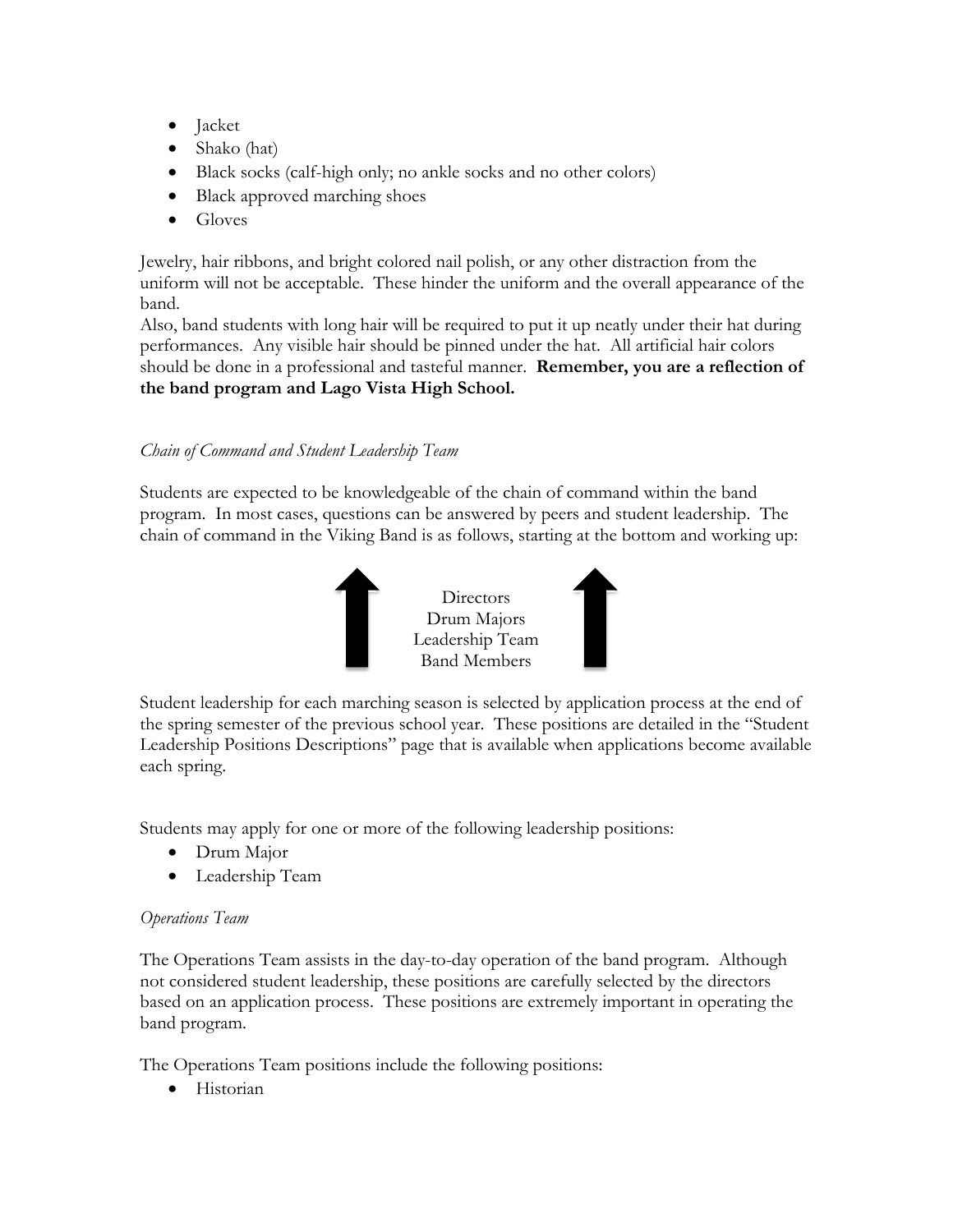- Uniform Captain
- Librarian
- Loading Crew

## *Band Council*

The Band Council consists of positions elected by the members of the Viking Band. The members of the council are responsible for planning and executing the annual band social events during the year, including the annual Band Banquet. The Executive Council positions (voting members) in Band Council are as follows:

- President
- Vice-President
- Secretary
- Treasurer
- One representative of each class freshman, sophomore, etc…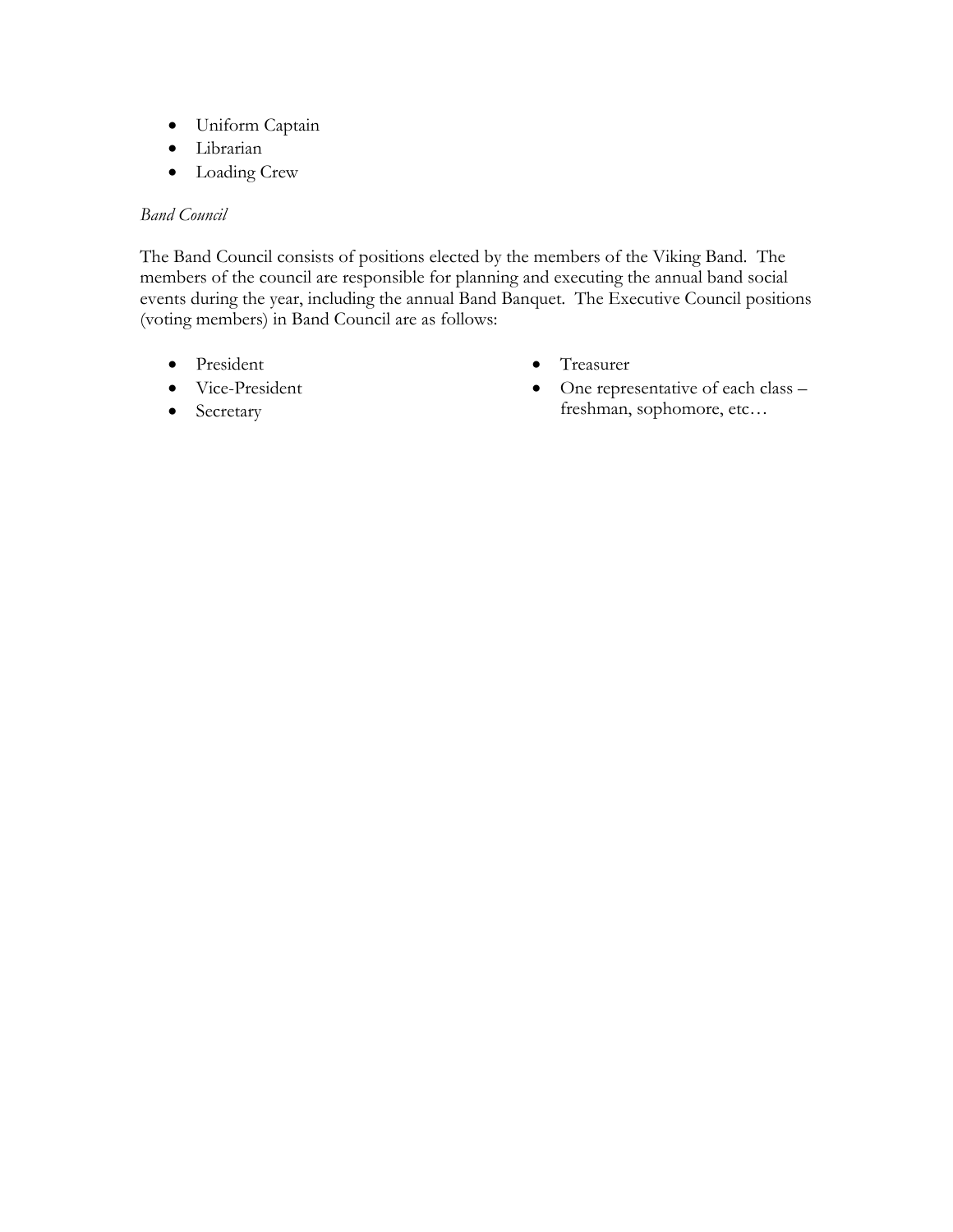# **CONCERT BAND**

The official start to "concert season" begins immediately following the conclusion of the marching competition season. Although football playoffs may still be occurring, our focus as a band program shifts to concert season.

During the concert season, the Viking Band will perform a winter concert, as well as prepare for the spring's UIL Concert and Sightreading Contest, spring band concert, and various community performances.

## *Concert Band Uniform*

Ladies will have a dress provided for them for use during UIL performances. Gentlemen will need to acquire a pair of black dress pants and a white button up shirt. A tie and jacket will be provided to them for use during the UIL performance. Gentlemen may wear their own black jacket if they so choose, but they are required to be in appropriate concert black attire.

Black dress shoes will need to be acquired by both ladies and gentlemen for the concert season.

## *Involvement in Other School Activities*

The band staff actively promotes students to be involved in other activities on the LVHS campus, with the understanding that proper communication and understanding occurs between all parties, including the directors and other club sponsors, the student, and the student's parents or guardians. It is the **STUDENT'S RESPONSIBILITY** to communicate with the directors and the other club sponsors for the activity in which they are involved to come up with a viable plan that will work for both activities. Conflicts must be communicated with the band directors AT LEAST TWO WEEKS IN ADVANCE of the conflict. Please be proactive in asking for schedules of all activities and clubs you are involved in to recognize any conflicts ahead of time.

The band staff is committed to working with the other LVHS teachers, coaches, and sponsors to give each student every opportunity to be a part of other organizations on the campus.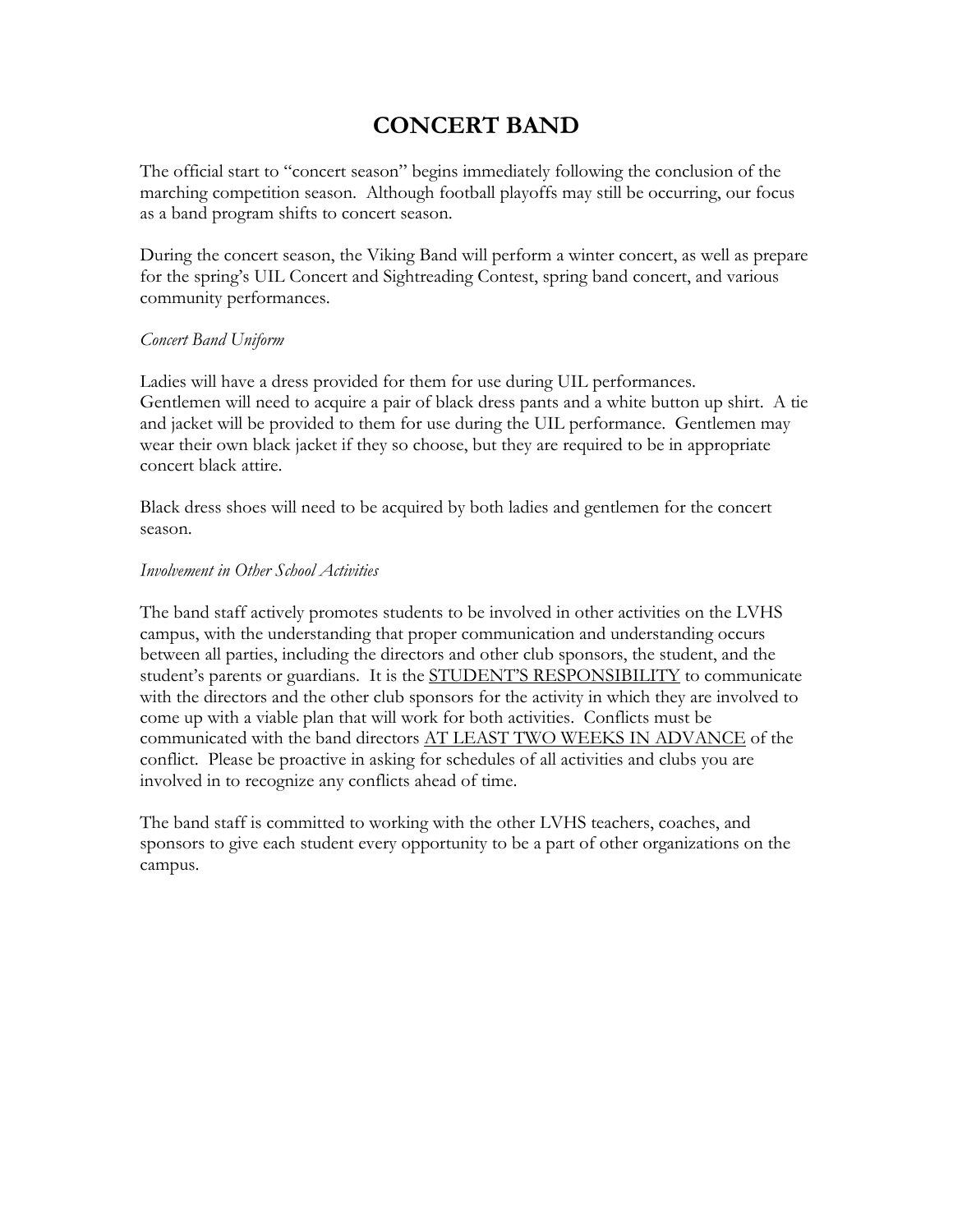#### **Lago Vista High School Viking Band Calendar FALL 2021**

| August      |                                              |                                         |
|-------------|----------------------------------------------|-----------------------------------------|
| $2 - 4$     | Full Band Rehearsal                          | $8:00$ am-11:30a/1:00p-4:00p            |
| 5           | Full Band Rehearsal                          | $8:00$ am-11:00a/5:00p-8:00p            |
| $9 - 11$    | Full Band Rehearsal                          | $8:00$ am-11:30a/5:00p-8:00p            |
| 12          | First Day of School                          | No Rehearsal                            |
| 13          | Normal Rehearsal Schedule Begins (See below) |                                         |
| 27          | AWAY Football Game vs. Cameron Yoe           | Details TBA                             |
|             |                                              |                                         |
| September   |                                              |                                         |
| 3           | HOME Football Game vs. Teague                | Call Time $-6:00$ pm, BH                |
| 6           | NO SCHOOL                                    | No Rehearsal                            |
| 7           | NO SCHOOL – Evening Rehearsal                | $6:00$ pm-8:30pm                        |
| 8           | School Resumes                               | No Morning Rehearsal                    |
|             |                                              | Percussion Sectionals as                |
|             |                                              | Scheduled                               |
| 9           | Regular Morning Rehearsals Resume            | 7:15am-8:45am                           |
| 10          | AWAY Football Game vs. Smithville            | Details TBA                             |
| 17          | HOME Football Game at Academy                |                                         |
|             |                                              | Call Time $-6:00$ pm, BH<br>Details TBA |
| 24          | AWAY Football Game vs. LaGrange              |                                         |
| 21          | All-Region HS Jazz Auditions                 | Johnson City – ALL DAY                  |
| October     |                                              |                                         |
| 1           | HOME Football Game vs. LASA-Austin           | Call Time $-6:00$ pm, BH                |
| 2           | <b>Brazos Valley Marching Contest</b>        | Caldwell HS (All Day)                   |
| 8           | HOME Football Game vs. Luling                | Call Time $-6:00$ pm, BH                |
| 9           | Comal Classic Marching Invitational          | Comal HS (All Day)                      |
| 11          | NO SCHOOL                                    | No Rehearsal                            |
| 12          | NO SCHOOL - Evening Rehearsal                |                                         |
| 15          |                                              | $6:00$ pm-8:30pm                        |
|             | AWAY Football Game vs. Llano                 | Details TBA                             |
| 16          | UIL Region Marching Contest                  | Burnet High School (All Day)            |
| 22          | HOME Football Game vs. Comfort               | Call Time $-6:00$ pm, BH                |
| 23          | UIL Area Marching Contest                    | Robinson HS (All Day)                   |
| 29          | BYE WEEK                                     | No Football Game                        |
| November    |                                              |                                         |
| 3           | UIL State Marching Competition               | San Antonio, TX                         |
| 5           | AWAY Football Game vs. Blanco                | Details TBA                             |
| 14          | Region Jazz Clinic                           | Fredericksburg HS - Time                |
| TBA         |                                              |                                         |
| 18          | Viking Band Thanksgiving Dinner              | $6:00$ pm – Band Hall                   |
| $22 - 26$   | NO SCHOOL – Thanksgiving Break               |                                         |
|             |                                              |                                         |
|             |                                              |                                         |
| December    |                                              |                                         |
| TBD         | Lago Vista Christmas Tree Lighting           | Details TBA                             |
| 4           | ATSSB High School Region Auditions           | Fredericksburg HS, ALL DAY              |
| 9           | "Holidays with the Viking Band"              | PAC, $6:00$ pm                          |
| 17-Jan. $4$ | NO SCHOOL                                    | Winter Brea                             |